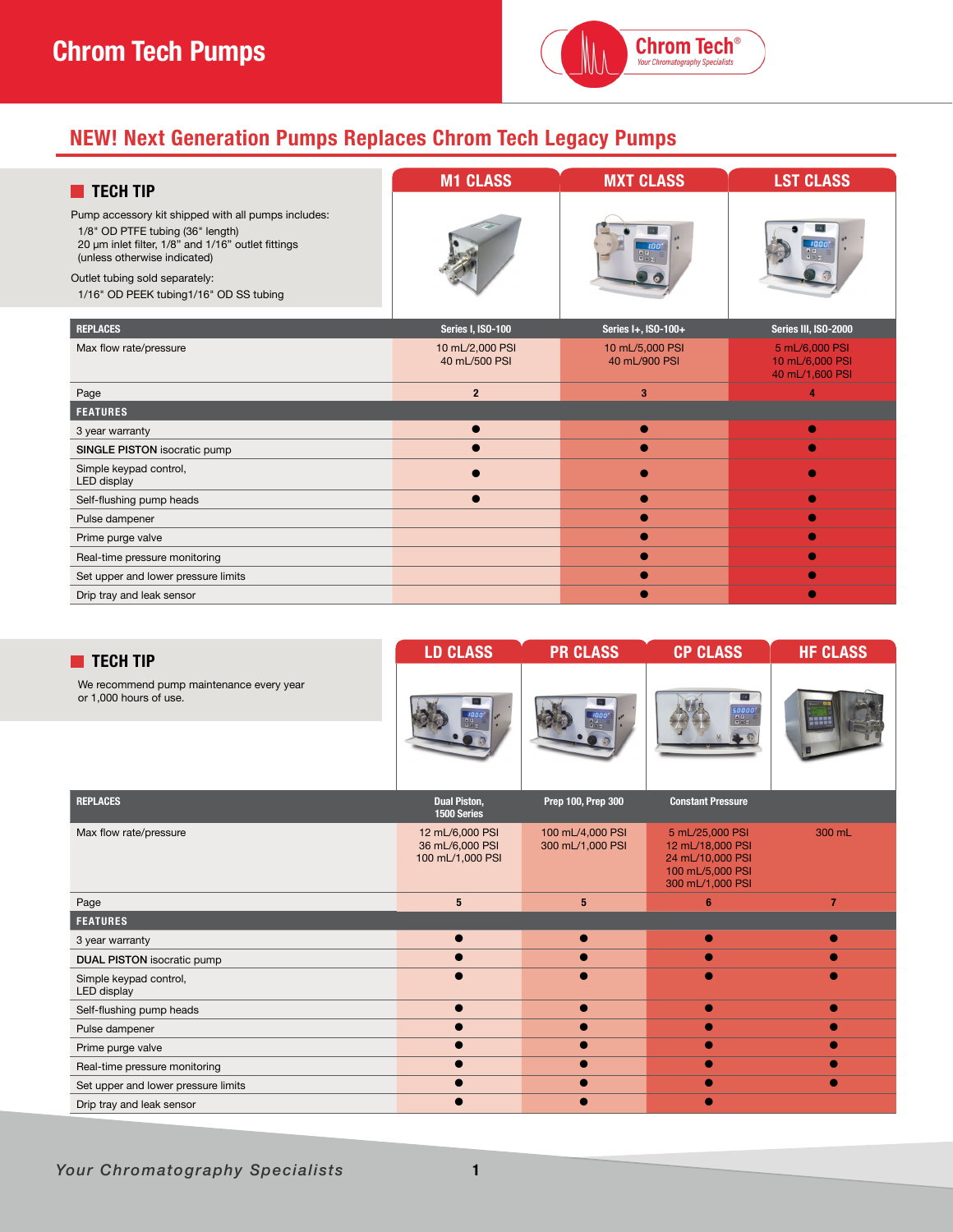Replaces Series I, ISO-100

 $\epsilon$ 

RoHS

## <span id="page-1-0"></span>**Low Profile Single Piston Isocratic Pump** | M1 Class

- Self-flushing pump head →
- Stainless steel or PEEK fluid path Â,
- Simple keypad controls, LED display →
- Single piston →
- Electronic rapid refill mechanism →
- Motor stall detector →
- 3 year warranty Â,

The compact M1 Class consists of single-headed, positive displacement piston pumps that deliver high-performance and precision at an affordable price. Applications include precise chemical metering, dispensing, and specific HPLC separation. Having the smallest possible footprint for a high pressure pump, the M1 Class will easily integrate into any laboratory or industrial environment.

#### **SPECIFICATIONS Flow Accuracy** Within 2% of set flow rate\* Within 5% of set flow rate\* 10 mL 40 mL

| <b>Flow Precision</b>                        | 1.0% RSD                                                                                                |
|----------------------------------------------|---------------------------------------------------------------------------------------------------------|
| <b>Wetted Materials</b>                      | Synthetic Ruby, Sapphire, UHMWPE, PTFE                                                                  |
| <b>Dimensions</b><br>$(h \times w \times d)$ | $5.5" \times 3" \times 10.5"$<br>$(14 \times 8 \times 27$ cm)                                           |
| Weight                                       | 3.5 lbs (1.6 kg)                                                                                        |
| Power                                        | To Supply: 100-240 VAC, 50-60 Hz, 1A<br>Supply to Pump: 24VDC, center positive,<br>2.1 mm post, 1.6 AMP |
| <b>Control</b>                               | Micro USB Port with RS-232 communication, Run/Stop                                                      |
|                                              |                                                                                                         |

*\*Flow rate range for flow accuracy specification:*

*10 mL—0.20 mL/min and above; 80:20 Water/IPA at 1,000 PSI 40 mL—0.80 mL/min and above; 80:20 Water/IPA at 100 PSI*

#### **Standard vs Organic Seals**

The standard seal is made of (UHMW-PE) Ultra High Molecular Weight Polyethylene for use with aqueous fluids. The organic seal is made of graphite-filled PTFE for use with harsh chemicals.

| <b>ORDERING INFORMATION</b> |                            |                              |                 |                          |                            |  |  |
|-----------------------------|----------------------------|------------------------------|-----------------|--------------------------|----------------------------|--|--|
| <b>PART NO</b>              | <b>SEAL</b><br><b>TYPE</b> | <b>FLOW RATE</b><br>(mL/min) | <b>MATERIAL</b> | <b>PRESSURE</b><br>(PSI) | <b>PUMP</b><br><b>HEAD</b> |  |  |
| <b>P-M110S</b>              | standard                   | 10.00                        | SS              | 2.000                    | <b>MM</b>                  |  |  |
| <b>P-M110B</b>              | standard                   | 10.00                        | <b>PEEK</b>     | 2.000                    | <b>MM</b>                  |  |  |
| <b>P-M140S</b>              | standard                   | 40.0                         | SS              | 500                      | <b>MH</b>                  |  |  |
| <b>M1 FLASH PUMP</b>        |                            |                              |                 |                          |                            |  |  |
| <b>P-M1FS-8</b>             | standard                   | 100 mL/min                   | SS              | 250                      |                            |  |  |

*Flow Rate is dependent on solvent selection and operating pressure*



**Clarity Software Compatible**



The recommended minimum back pressure is 200 PSI for optimum pump performance. If your application will not provide adequate back pressure, adding restrictive tubing to the outlet of the pump is recommended.

| <b>REPLACEMENT PARTS</b>              | <b>MM HEAD</b> |                | <b>MH HEAD</b> | <b>FLASH PUMP</b> |
|---------------------------------------|----------------|----------------|----------------|-------------------|
|                                       | <b>P-M110S</b> | <b>P-M110B</b> | <b>P-M140S</b> | <b>P-M1FS-8</b>   |
| Piston Seal Kit*, Standard            | P-1095         | 880272         | P-1096         | P-1199            |
| Piston Seal Kit*, Organic             | P-0109         | P-1099B        | P-3009         |                   |
| Check Valve Kit, Inlet & Outlet       | P-1085         | P-1086         | P-1085         | 880764****        |
| Repl Check Valve Capsules, 10/pk      | P-1075         | P-1076         | P-1075         |                   |
| Self-Flush Assembly                   | P-1082         | P-1088         | P-1081         | 2                 |
| <b>Replacement Piston</b>             | P-0101         | P-0101         | P-1298         | P-1157            |
| Inlet Filter Assy (Fitting & Element) | 06-0110        | 06-0110        | 06-0110        | 06-0110           |
| Repl Inlet Filter Elements, 2/pk      | P-1170         | P-1170         | P-1170         | P-1170            |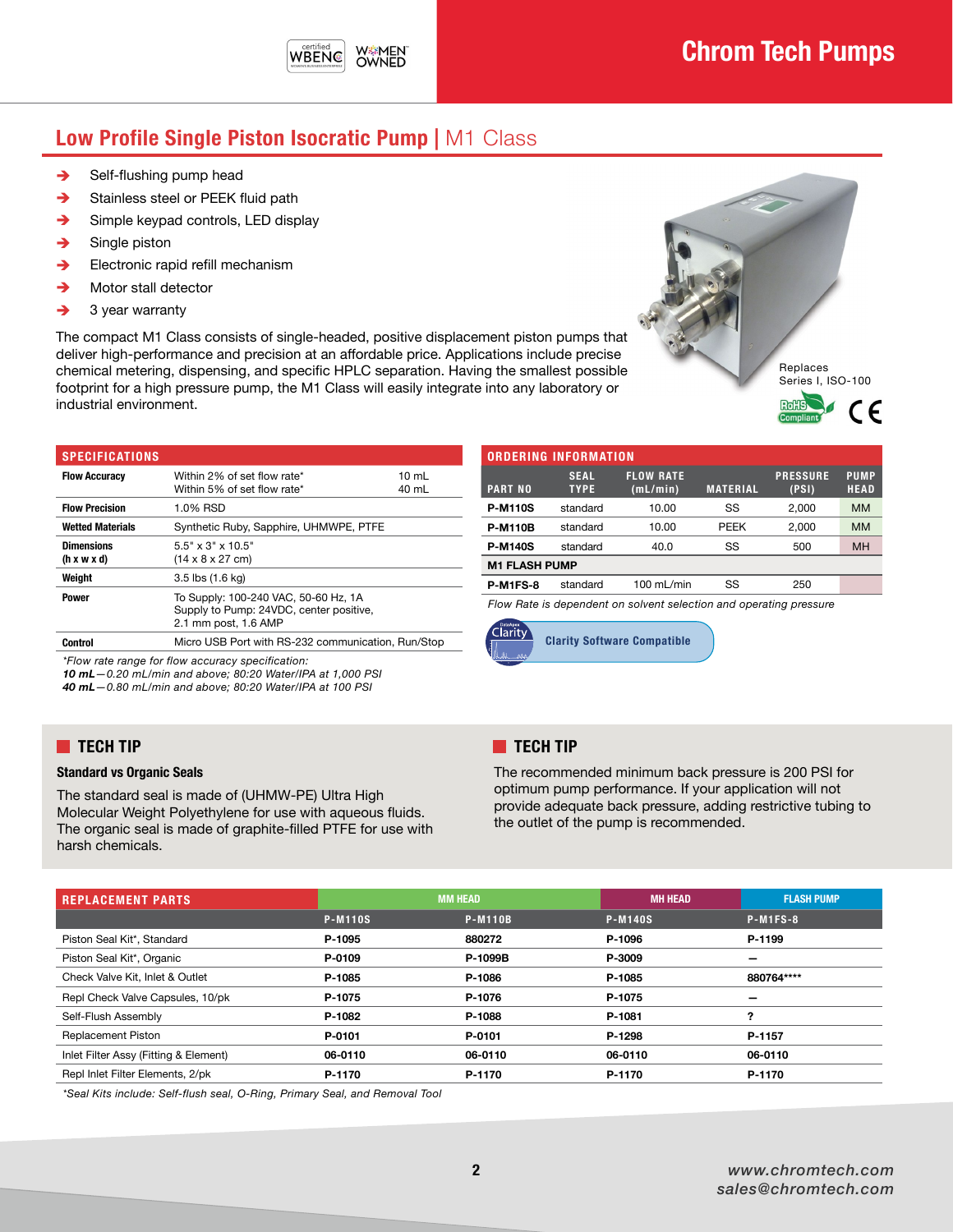# **Chrom Tech Pumps**



# <span id="page-2-0"></span>**Single Piston Isocratic Pump** | MXT Class

- Pressure monitoring with automatic pressure compensation  $\rightarrow$
- Self-flushing pump heads and Integrated prime-purge valve  $\rightarrow$
- Set upper and lower pressure limits  $\rightarrow$
- Pulse dampener  $\rightarrow$
- Stainless steel fluid path  $\rightarrow$
- Simple keypad controls, LED display  $\rightarrow$
- Leak sensor on drip tray  $\rightarrow$
- Micro USB with RS-232 communication  $\rightarrow$
- RJ11 with RS-232 communication →
- Voltage control  $\rightarrow$
- 3 year warranty →
- A MXT-MS Applications include Flow Injection Analysis

*\*Flow rate range for flow accuracy specification:*

*10 mL—0.20 mL/min and above; 80:20 Water/IPA at 1,000 PSI 40 mL—0.80 mL/min and above; 80:20 Water/IPA at 100 PSI*

- 
- **Infusion**
- Cone Wash

| <b>SPECIFICATIONS</b>                        |                                                                                        |  |  |  |  |
|----------------------------------------------|----------------------------------------------------------------------------------------|--|--|--|--|
| <b>Flow Accuracy</b>                         | Within 2% of set flow rate*<br>$10 \text{ mL}$<br>Within 5% of set flow rate*<br>40 mL |  |  |  |  |
| <b>Pressure Accuracy</b>                     | $±$ 2% of full scale pressure                                                          |  |  |  |  |
| <b>Flow Precision</b>                        | 0.5% RSD                                                                               |  |  |  |  |
| <b>Wetted Materials</b>                      | Synthetic Ruby, Sapphire, UHMWPE, PTFE                                                 |  |  |  |  |
| <b>Dimensions</b><br>$(h \times w \times d)$ | $6.5"$ x $7"$ x $16"$<br>$(17 \times 18 \times 41 \text{ cm})$                         |  |  |  |  |
| Weight                                       | 15.3 lbs (6.9 kg)                                                                      |  |  |  |  |
| <b>Power</b>                                 | 100-240 VAC, (± 10%), 50-60 Hz                                                         |  |  |  |  |
| <b>Control</b>                               | RS-232, Micro USB, Voltage Flow Control, Run/<br>Stop (ML Class: Micro USB & Run/Stop) |  |  |  |  |

| <b>MXT ORDERING INFORMATION</b> |                              |                 |                          |                  |  |
|---------------------------------|------------------------------|-----------------|--------------------------|------------------|--|
| <b>PART NO</b>                  | <b>FLOW RATE</b><br>(mL/min) | <b>MATERIAL</b> | <b>PRESSURE</b><br>(PSI) | <b>PUMP HEAD</b> |  |
| P-MXT10S                        | 10.00                        | SS              | 5.000                    | <b>MM</b>        |  |
|                                 |                              |                 |                          |                  |  |

*Flow Rate is dependent on solvent selection and operating pressure*

| <b>REPLACEMENT PARTS</b>              | <b>MM HEAD</b> |
|---------------------------------------|----------------|
|                                       | P-MXT10S       |
| Piston Seal Kit*, Standard            | P-1095         |
| Piston Seal Kit*, Organic             | P-0109         |
| Check Valve Kit, Inlet & Outlet       | P-1085         |
| Repl Check Valve Capsules, 10/pk      | P-1075         |
| Self-Flush Assembly                   | P-1082         |
| Replacement Piston                    | P-0101         |
| Inlet Filter Assy (Fitting & Element) | 06-0110        |
| Repl Inlet Filter Elements, 2/pk      | P-1170         |

Pulse Dampener Rebuild Kit **P-1063** *\*Seal Kits include: Self-flush seal, O-Ring, Primary Seal, and Removal Tool*

Repl Outlet Filter Elements, 2/pk **P-1175**

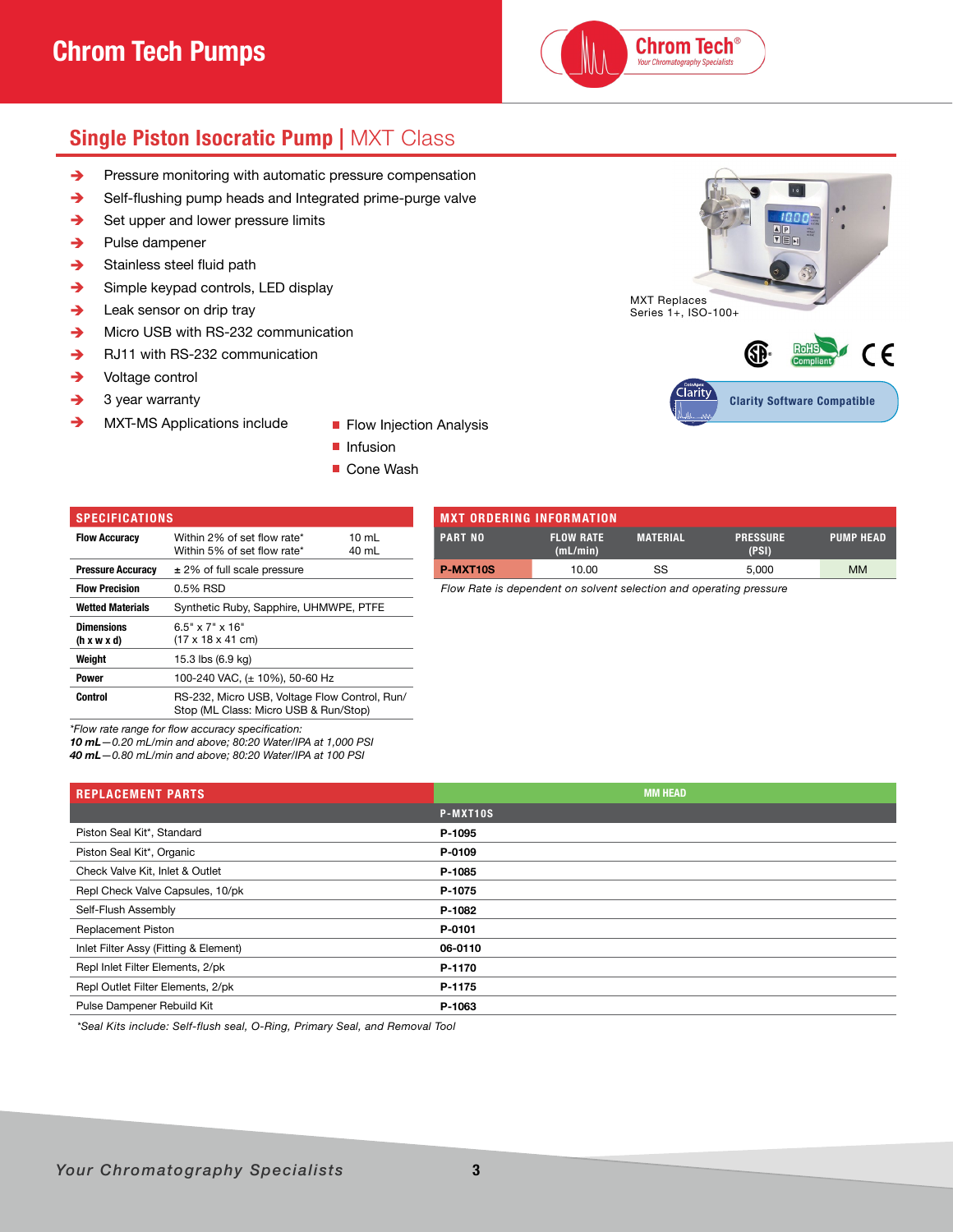

# **Chrom Tech Pumps**

### <span id="page-3-0"></span>**Single Piston High Performance Isocratic Pump** | LST Class

- Pulse dampener →
- Self-flushing pump heads and prime purge valve →
- Stainless steel or PEEK fluid path →
- Simple front panel keypad controls with LED display Š
- Real-time pressure monitoring د
- Set upper and lower pressure limits د
- Drip tray and leak sensor →
- Micro USB with RS-232 communication Š
- RJ11 with RS-232 communication د
- Voltage control →
- 3 year warranty →

The reliable LST Class consists of single-headed positive displacement piston pumps incorporating advanced cam designs for very low pulsation. With micro-stepping motor technology and a proven single-piston pump mechanism, the LST Class exceeds the performance of more expensive units at a fraction of the cost. The pumps are ideal for a wide variety of HPLC applications (including biocompatible separations), semi-prep LC, metering & dispensing, and general lab use.

| <b>SPECIFICATIONS</b>                        |                                                                                       |
|----------------------------------------------|---------------------------------------------------------------------------------------|
| <b>Flow Accuracy</b>                         | Within 2% of set flow rate*                                                           |
| <b>Pulsation</b>                             | $\leq$ 2% at 1 mL/min and 1,000 PSI                                                   |
| <b>Pressure Accuracy</b>                     | $±$ 2% of full scale pressure                                                         |
| <b>Flow Precision</b>                        | 0.2% RSD                                                                              |
| <b>Wetted Materials</b>                      | Synthetic Ruby, Sapphire, UHMWPE, PTFE                                                |
| <b>Dimensions</b><br>$(h \times w \times d)$ | $6.5"$ x $7"$ x $16"$<br>$(16.5 \times 18 \times 41 \text{ cm})$                      |
| Weight                                       | 15 lbs (7 kg)                                                                         |
| Power                                        | 100-240 VAC (± 10%), 50-60 Hz                                                         |
| Control                                      | RS-232, Micro USB, Voltage Flow Control, Run/Stop<br>(LL Class: Micro USB & Run/Stop) |

*\*Flow rate range for flow accuracy specification:*

*5 mL and 10 mL—0.20 mL/min and above; 80:20 Water/IPA at 1,000 PSI 40 mL—0.80 mL/min and above; 80:20 Water/IPA at 100 PSI*

| <b>ORDERING INFORMATION</b> |                              |                 |                          |                            |  |  |
|-----------------------------|------------------------------|-----------------|--------------------------|----------------------------|--|--|
| <b>PART NO</b>              | <b>FLOW RATE</b><br>(mL/min) | <b>MATERIAL</b> | <b>PRESSURE</b><br>(PSI) | <b>PUMP</b><br><b>HEAD</b> |  |  |
| P-LST05S                    | 5.000                        | SS              | 6,000                    |                            |  |  |
| P-LST05B                    | 5.000                        | <b>PEEK</b>     | 6,000                    |                            |  |  |
| P-LST10S                    | 10.00                        | SS              | 6,000                    | M                          |  |  |
| P-LST10B                    | 10.00                        | <b>PEEK</b>     | 6,000                    | M                          |  |  |
| P-LST40S                    | 40.0                         | SS              | 1,600                    | н                          |  |  |
| P-LST40B                    | 40.0                         | <b>PEEK</b>     | 1,600                    | н                          |  |  |

*Flow Rate is dependent on solvent selection and operating pressure*

#### **TECH TIP**

The recommended minimum back pressure is 200 PSI for optimum pump performance. If your application will not provide adequate back pressure, adding restrictive tubing to the outlet of the pump is recommended.

| <b>REPLACEMENT PARTS</b>              | <b>L</b> HEAD |               |          | <b>M HEAD</b> | <b>H HEAD</b> |               |
|---------------------------------------|---------------|---------------|----------|---------------|---------------|---------------|
|                                       | P-LST05S      | P-LST05B      | P-LST10S | P-LST10B      | P-LST40S      | P-LST40B      |
| Piston Seal Kit*, Standard            | P-1595        | P-1595B       | P-1095   | 880272        | P-1096        | P-1096B       |
| Piston Seal Kit*, Organic             | P-1596        |               | P-0109   | P-1099B       | P-3009        | 890283        |
| Check Valve Kit. Inlet & Outlet       | P-1085        | P-1086        | P-1085   | P-1086        | P-1085        | P-1086        |
| Repl Check Valve Capsules, 10/pk      | P-1075        | P-1076        | P-1075   | P-1076        | P-1075        | P-1076        |
| Self-Flush Check Valve Kit            | P-1084        | P-1084        | P-1084   | P-1084        | P-1084        | P-1084        |
| <b>Replacement Piston</b>             | P-1597        | P-1597        | P-1097   | P-1097        | P-1198        | P-1198        |
| Inlet Filter Assy (Fitting & Element) | 06-0110       | 06-0110       | 06-0110  | 06-0110       | 06-0110       | 06-0110       |
| Repl Inlet Filter Elements, 2/pk      | P-1170        | P-1170        | P-1170   | P-1170        | P-1170        | P-1170        |
| Repl Outlet Filter Elements, 2/pk     | P-1175        | $P-1171$ (ea) | P-1175   | $P-1171$ (ea) | P-1175        | $P-1171$ (ea) |
| Pulse Dampener Rebuild Kit            | P-1063        | P-1063        | P-1063   | P-1063        | P-1063        | P-1063        |



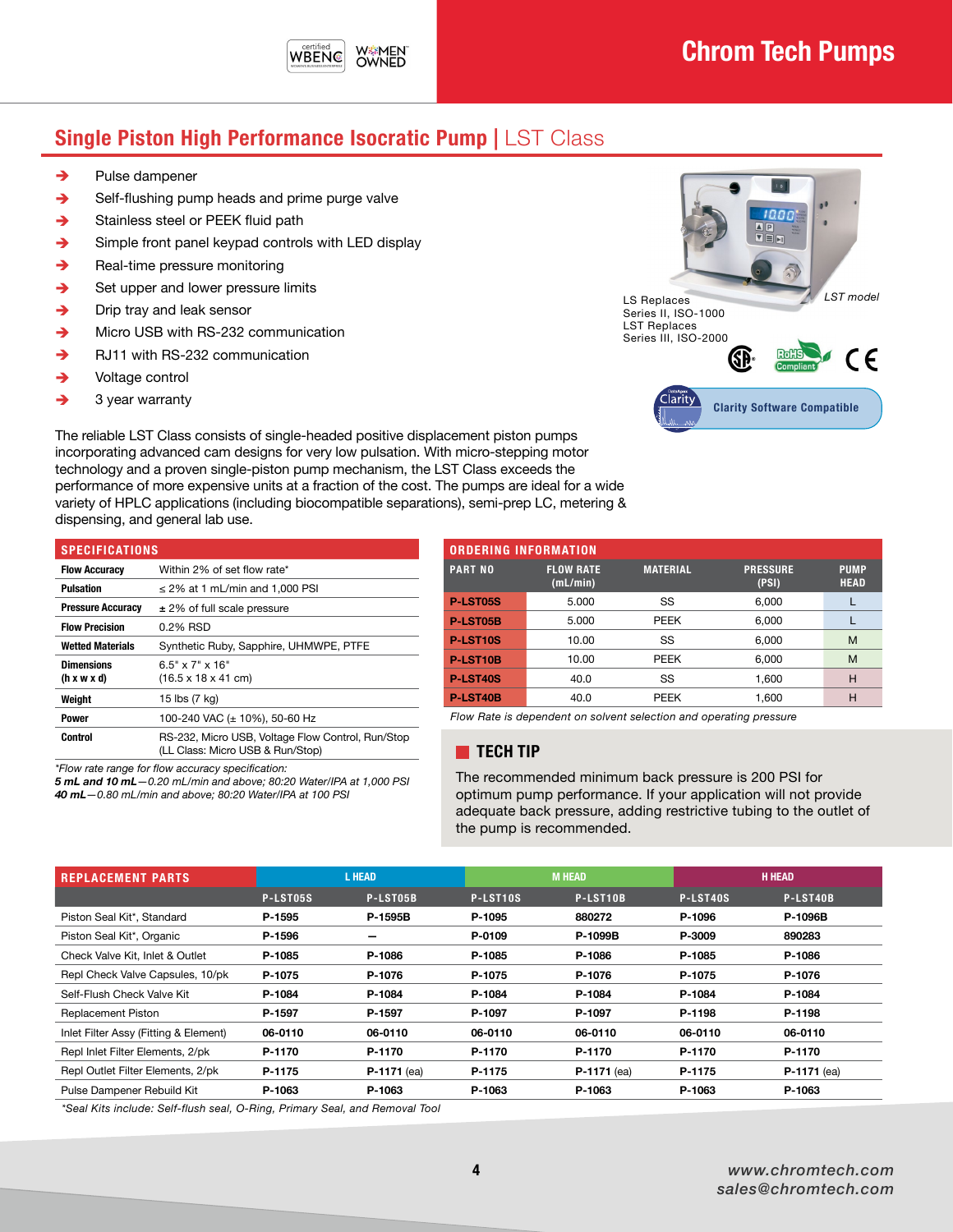

## <span id="page-4-0"></span>**Dual Piston Isocratic Pump** | LD & PR Class

- Autoprime™ one button toggles flowrate to maximum for rapid solvent change →
- Real-time pressure monitoring with upper and lower pressure limits ÷,
- Drip tray and leak sensor  $\blacktriangle$
- Pulse dampener →
- Self-flushing pump heads and prime purge valve →
- Stainless steel or PEEK fluid path ÷,
- Simple front panel keypad controls with LED display د
- 3 year warranty →

#### **SPECIFICATIONS**

| JI LUII IUMI IUNJ                            |                                                                                                                                                                                          |                                              |
|----------------------------------------------|------------------------------------------------------------------------------------------------------------------------------------------------------------------------------------------|----------------------------------------------|
| <b>Flow Accuracy</b>                         | Within 2% of set flow rate*<br>Within 2% of set flow rate*<br>Within 2% of set flow rate*<br>Within 3% of set flow rate*<br>Within 4% of set flow rate*                                  | LD 12<br>LD 36<br>LD 100<br>PR 100<br>PR 300 |
| <b>Pulsation</b>                             | $\leq$ 0.5% at 1 mL/min and 1,000 PSI<br>$\leq$ 2% at 1 mL/min and 1.000 PSI<br>$<$ 4% at 50 mL/min and 250 PSI<br>$<$ 4% at 50 mL/min and 500 PSI<br>$\leq$ 4% at 50 mL/min and 500 PSI | LD 12<br>LD 36<br>LD 100<br>PR 100<br>PR 300 |
| <b>Pressure Accuracy</b>                     | $±$ 2% of full scale pressure                                                                                                                                                            |                                              |
| <b>Flow Precision</b>                        | 0.2% RSD (12 mL)<br>0.5% RSD (36 mL, 100 mL, 300 mL)                                                                                                                                     |                                              |
| <b>Wetted Materials</b>                      | Synthetic Ruby, Sapphire, UHMWPE, PTFE, Ceramic                                                                                                                                          |                                              |
| <b>Dimensions</b><br>$(h \times w \times d)$ | $6.5" \times 10" \times 17"$<br>$(16 \times 25 \times 43 \text{ cm})$                                                                                                                    |                                              |
| Weight                                       | 30 lbs (14 kg)                                                                                                                                                                           |                                              |
| Power                                        | 100-240 VAC (± 10%), 50-60 Hz                                                                                                                                                            |                                              |
| <b>Control</b>                               | RS-232, Micro USB, Voltage Flow Control, Run/Stop                                                                                                                                        |                                              |

*\*Flow rate range for flow accuracy specification:*

- *LD 12—0.200 mL/min and above; 80:20 Water/IPA at 1,000 PSI LD 36—0.80 mL/min and above; 80:20 Water/IPA at 1,000 PSI*
- *LD 100—2.0 mL/min and above; 80:20 Water/IPA at 1,00 PSI*
- *PR 100—2.0 mL/min and above; 80:20 Water/IPA at 1,000 PSI*
- *PR-300—5.0 mL/min and above; 80:20 Water/IPA at 100 PSI*





#### **ORDERING INFORMATION**

| <b>PART NO</b>  | <b>FLOW RATE</b><br>(mL/min) | <b>MATERIAL</b> | <b>PRESSURE</b><br>(PSI) | <b>PUMP</b><br><b>HEAD</b> | <b>TUBING</b><br><b>OUTLET</b> |
|-----------------|------------------------------|-----------------|--------------------------|----------------------------|--------------------------------|
| <b>P-LD12S</b>  | 12.000                       | SS              | 6.000                    | M                          | $1/16"$ OD                     |
| P-LD12B         | 12.000                       | <b>PEEK</b>     | 6.000                    | M                          | $1/16"$ OD                     |
| P-LD36S         | 36.00                        | SS              | 6.000                    | M                          | $1/16"$ OD                     |
| P-LD36B         | 36.00                        | <b>PEEK</b>     | 6.000                    | M                          | $1/16"$ OD                     |
| <b>P-LD100S</b> | 100.0                        | SS              | 1.000                    | H                          | $1/8"$ OD                      |
| <b>P-LD100B</b> | 100.0                        | <b>PEEK</b>     | 1.000                    | н                          | 1/8" OD                        |
| <b>P-PR100S</b> | 100.0                        | SS              | 4,000                    | н                          | $1/8"$ OD**                    |
| <b>P-PR100B</b> | 100.0                        | <b>PEEK</b>     | 4.000                    | н                          | $1/8"$ OD**                    |
| P-PR300S-8*     | 300.0                        | SS              | 1.000                    | <b>XH</b>                  | $1/8"$ OD**                    |

*\*Does not come equipped with pulse dampener. 1/4" OD inlet (vs 1/8" OD). \*\*Note: no fittings adapter kit included*

*Flow Rate is dependent on solvent selection and operating pressure*

### **TECH TIP**

#### **Dual Piston Pump Maintenance**

In order to do maintenance on a dual piston pump, kits are sold per head, quantity two required.

#### **Jacketed Hallestoy Options Available**

Contact our technical support team for more information.

| <b>REPLACEMENT PARTS</b>              |                                                                                    | <b>M HEAD</b>                    |                                    | <b>H HEAD</b>                      | <b>XH HEAD</b>           |
|---------------------------------------|------------------------------------------------------------------------------------|----------------------------------|------------------------------------|------------------------------------|--------------------------|
|                                       | <b>P-LD12S</b><br><b>P-LD36S</b>                                                   | <b>P-LD12B</b><br><b>P-LD36B</b> | <b>P-LD100S</b><br><b>P-PR100S</b> | <b>P-LD100B</b><br><b>P-PR100B</b> | <b>P-PR300S</b>          |
| Piston Seal Kit*, Standard            | P-1095                                                                             | 880272                           | P-1096                             | P-1096B                            | P-1795                   |
| Piston Seal Kit*, Organic             | P-0109                                                                             | P-1099B                          | P-3009                             | 890283                             | P-1796                   |
| Check Valve Kit, Inlet & Outlet       | P-1085                                                                             | P-1086                           | P-1085                             | P-1086                             | P-1781                   |
| Repl Check Valve Capsules, 10/pk      | P-1075                                                                             | P-1076                           | P-1075                             | P-1076                             | $\overline{\phantom{0}}$ |
| Self-Flush Check Valve Kit            | P-1084                                                                             | P-1084                           | P-1084                             | P-1084                             | P-1084                   |
| <b>Replacement Piston</b>             | P-1097                                                                             | P-1097                           | P-1198                             | P-1198                             | P-1797                   |
| Inlet Filter Assy (Fitting & Element) | 06-0110                                                                            | 06-0110                          | 06-0110                            | 06-0110                            | 06-0110                  |
| Repl Inlet Filter Elements, 2/pk      | P-1170                                                                             | P-1170                           | P-1170                             | P-1170                             | P-1170                   |
| Repl Outlet Filter Elements, 2/pk     | <b>P-1175</b> (0.5 $\mu$ m) <sup>1</sup><br><b>P-1172</b> (2 $\mu$ m) <sup>2</sup> | $P-1171$ (ea)                    | P-1172                             | $P-1171$ (ea)                      | P-1172                   |
| Pulse Dampener Rebuild Kit            | P-1063                                                                             | P-1063                           | P-1063                             | P-1063                             | P-1063                   |

*1) 0.5* µ*m outlet filter element standard with 12 mL pump* 

*2) 2* µ*m outlet filter element standard with 36 mL pump*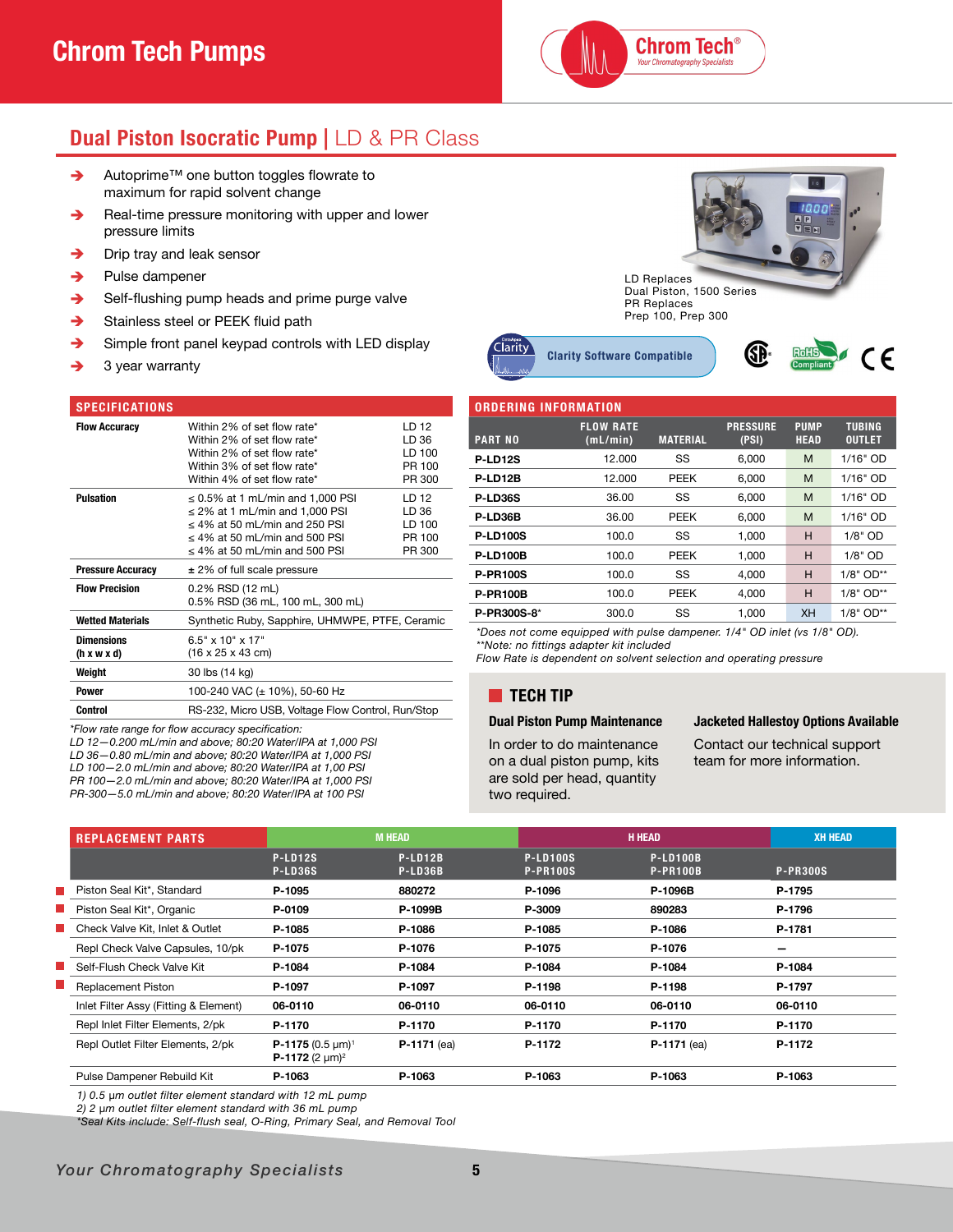

# <span id="page-5-0"></span>**Constant Pressure Isocratic Pump** | CP Class

- Pressure monitoring with automatic pressure compensation →
- Self-flushing pump heads and integrated prime-purge valve Â,
- Stainless steel or PEEK fluid path ᄾ
- Simple keypad controls, LED display →
- 3 year warranty ▵

The CP Class pumps are widely used for LC Column packing, as well as many process applications. Advanced pressure control algorithms ensure consistent bed density and prevent pressure over-shoot by allowing the user to select a wide range of process parameters, including desired pressure set point, ramp rate, and upper flow rate limit. Control software included. Pressure Control Accuracy is dependent on hydraulic system parameters. Pump automatically adjusts fluid flow to maintain constant system pressure under typical column-packing usage. Pump does not contain an automatic pressure-relief valve.



Replaces Constant Pressure pump



| <b>SPECIFICATIONS</b>            |                                                                         |
|----------------------------------|-------------------------------------------------------------------------|
| <b>Pressure Accuracy</b>         | $±$ 2% of full scale pressure                                           |
| <b>Wetted Materials</b>          | Synthetic Ruby, Sapphire, UHMWPE, PTFE, Ceramic                         |
| <b>Dimensions</b><br>(h x w x d) | $6.3" \times 10" \times 17"$<br>$(16 \times 25.5 \times 43 \text{ cm})$ |
| Weight                           | 30 lbs (14 kg)                                                          |
| Power                            | 100-240 VAC, (± 10%), 50-60 Hz                                          |
| <b>Control</b>                   | RS-232, Micro USB, Voltage Flow Control, Run/Stop                       |

|                   | <b>ORDERING INFORMATION</b>  |                 |                              |                                  |  |
|-------------------|------------------------------|-----------------|------------------------------|----------------------------------|--|
| <b>PART NO</b>    | <b>FLOW RATE</b><br>(mL/min) | <b>MATERIAL</b> | <b>MAX PRESSURE</b><br>(PSI) | <b>PUMP HEAD</b><br><b>MODEL</b> |  |
| P-CPU05S          | 5.000                        | SS              | 25,000                       | XUHP*                            |  |
| P-CP24S           | 24.00                        | SS              | 10.000                       | М                                |  |
| <b>P-CP100S-8</b> | 100.0                        | SS              | 4.000                        | н                                |  |
|                   |                              |                 |                              |                                  |  |

*Flow rate is dependent on solvent selection and operating pressure \*Note: no fittings adapter kit included*

| <b>REPLACEMENT PARTS</b>              | <b>XUHP HEAD</b> | <b>M HEAD</b> | <b>H HEAD</b>   |
|---------------------------------------|------------------|---------------|-----------------|
|                                       | P-CPU05S         | $P-CP24S$     | <b>P-CP100S</b> |
| Piston Seal Kit*, Standard            | P-1895           | 880272        | P-1096          |
| Piston Seal Kit*, Organic             | P-1899           | P-1099        | P-3009          |
| Check Valve Kit, Inlet & Outlet       | 890432           | P-1085        | P-1085          |
| Repl Check Valve Capsules, 10/pk      |                  | P-1075        | P-1075          |
| Self-Flush Check Valve Kit            | P-1084           | P-1084        | P-1084          |
| <b>Replacement Piston</b>             | P-1897           | P-1097        | P-1198          |
| Inlet Filter Assy (Fitting & Element) | 06-0110          | 06-0110       | 06-0110         |
| Repl Inlet Filter Elements, 2/pk      | P-1170           | P-1170        | P-1170          |
| Repl Outlet Filter Elements, 2/pk     | $P-1175$ (ea)    | P-1175 (ea)   | P-1172          |
|                                       |                  |               |                 |

*\*Seal Kits include: Self-flush seal, O-Ring, Primary Seal, and Removal Tool*

### **TECH TIP**

#### **Dual Piston Pump Maintenance**

In order to do maintenance on a dual piston pump, kits are sold per head, quantity two required.

### **TECH TIP**

#### **Jacketed Hallestoy Options Available**

Contact our technical support team for more information.